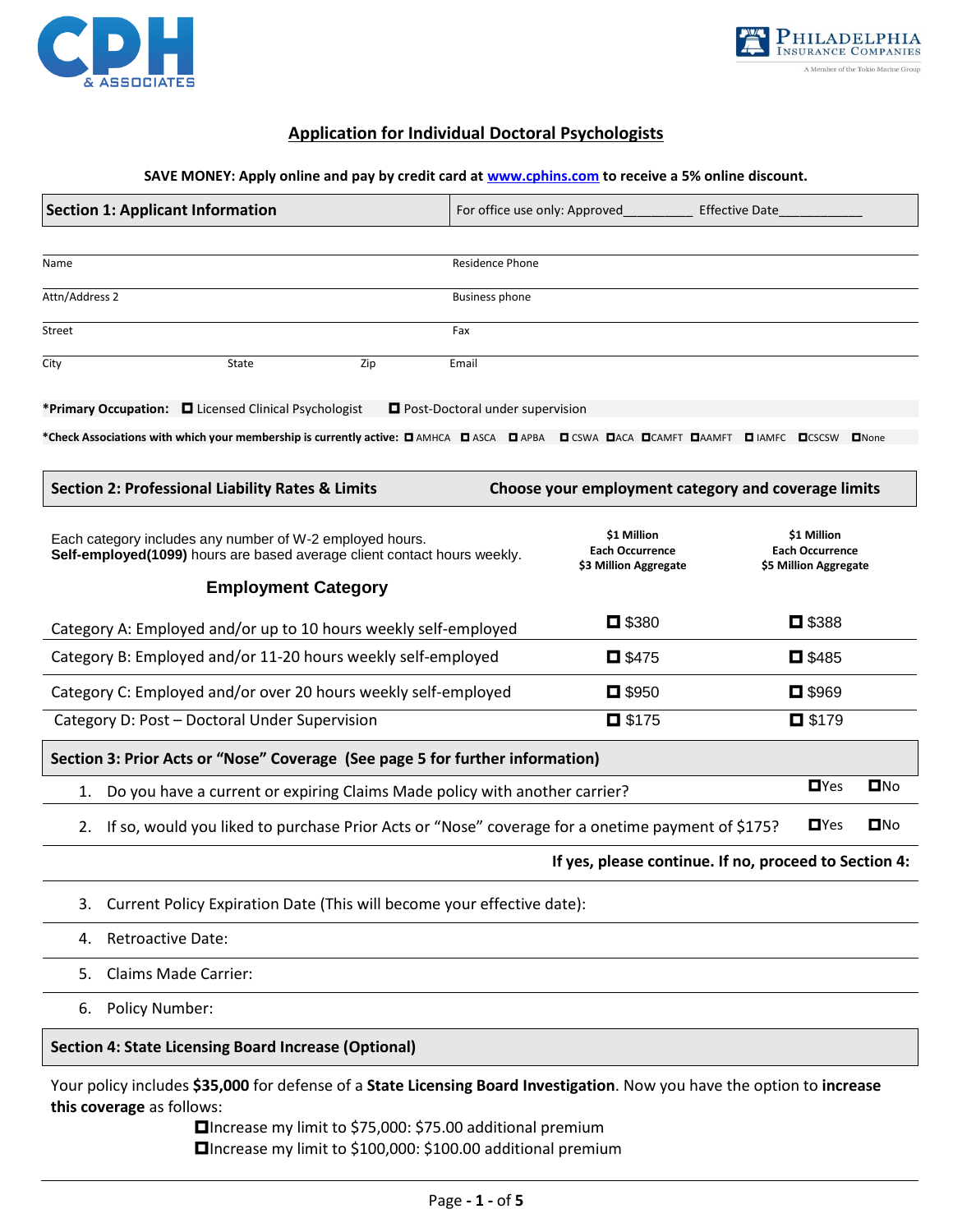To add additional insureds**, please provide their name and mailing address on a separate sheet**. If adding a landlord, also provide the physical address of the premises being leased.

**Add the following percentage of your professional liability premium (from Section 2):**

- **Landlord** (you must have a written lease naming them as Lessor): **0% of professional liability**  \*Limited to 1 Lessor per office location, each additional is 10%
- **All Others** (please indicate the nature of your professional relationship (e.g. agencies, employers, supervisors, property managers, etc.): **10% of your professional liability for each**

## **Section 6: CPH TOP Coverage (Optional) Add General Liability and Business Personal Property Coverage\* to your policy** \**Property coverage is NOT available in Florida*

**The CPH TOP**® **Provides General Liability "Slip and Fall Coverage" and Business Personal Property Coverage Protection.** 

**General Liability Coverage** includes **\$1 Million/\$3 Million limits** for Bodily Injury and Property Damage Liability.

**Business Personal Property Coverage\*** provides **up to \$15,000** for property that is in your care, custody, or control. \*Property coverage is NOT available in Florida

a. I would like to ADD the CPH TOP® (Includes General Liability AND Property Coverage\*) …………………… □ Yes □ No At the additional premium of **\$332** (+ \$60 for each additional location) \***NOT AVAILABLE in Florida**

-- **OR --**

b. **I would like to ADD ONLY General Liability Coverage………………………………………………………………**  Yes No At the additional premium of \$182 (\$60 for each additional location)

c. *(if a or b is yes*):

**Have you had any General Liability losses within the last 3 years?...........................................................**Yes\*\* No \*\*If yes, please provide an explanation on a **separate sheet of paper**

d. **To add CPH TOP® or General Liability coverage, provide full street addresses for each location to be covered.**  Please use a separate sheet of paper for more than 2.

**Location 1 (If different from address in section 1) Location 2**

### **Section 7: Qualification Questions**

| 1. Have you ever been insured with CPH & Associates?<br>*If yes, please provide policy number(s) and/or name(s) under which you were insured:                                                                                                                                                                                                                                                                                 | $\blacksquare$ | $\square$ No |
|-------------------------------------------------------------------------------------------------------------------------------------------------------------------------------------------------------------------------------------------------------------------------------------------------------------------------------------------------------------------------------------------------------------------------------|----------------|--------------|
| 2. Have you ever been refused coverage for professional liability or malpractice insurance or has your malpractice or<br>professional liability insurance ever been canceled or declined for renewal (non-renewed)?                                                                                                                                                                                                           | $\blacksquare$ | $\square$ No |
| 3. Has any claim or suit ever been brought against you for alleged malpractice or professional liability, or are you aware of any<br>incident or existing circumstances that might reasonably lead to a claim or suit?                                                                                                                                                                                                        | $\blacksquare$ | $\square$ No |
| 4. Have you ever been convicted of a misdemeanor or felony?                                                                                                                                                                                                                                                                                                                                                                   | $\blacksquare$ | $\square$ No |
| 5. Have you ever had your license, certification or registration suspended, revoked, or placed on probation by a licensing<br>board, board of examiners, or any other governmental entity that regulates your profession? Have you ever received a citation<br>or paid a fine as a result of a board proceeding? Have you ever surrendered, either voluntarily or otherwise, your license,<br>certification, or registration? | $\blacksquare$ | $\square$ No |
| 6. Have you ever been accused of sexual misconduct or any professional impropriety?                                                                                                                                                                                                                                                                                                                                           | $\blacksquare$ | $\square$ No |
| 7. Have any complaints ever been filed against you or have there ever been any formal or informal investigations or inquiries<br>opened with a peer review committee or an ethics committee of a professional association, hospital, health care facility,<br>licensing board, or any other governmental or private entity?                                                                                                   | $\blacksquare$ | $\square$ No |
| 8. Do you know of any reason why you cannot comply with the legal, ethical, or professional standards set by law, by<br>regulation, by a peer review committee or by an applicable code of ethics in any jurisdiction where you provide services?                                                                                                                                                                             | $\blacksquare$ | $\square$ No |
| ***If your answer to any of the questions is "Yes", please provide a detailed explanation on a separate sheet<br>and any pertaining documentation from a licensing board, ethics committee, professional association, or<br>health care facility (i.e. complaint, dismissal letter, consent agreement).***                                                                                                                    |                |              |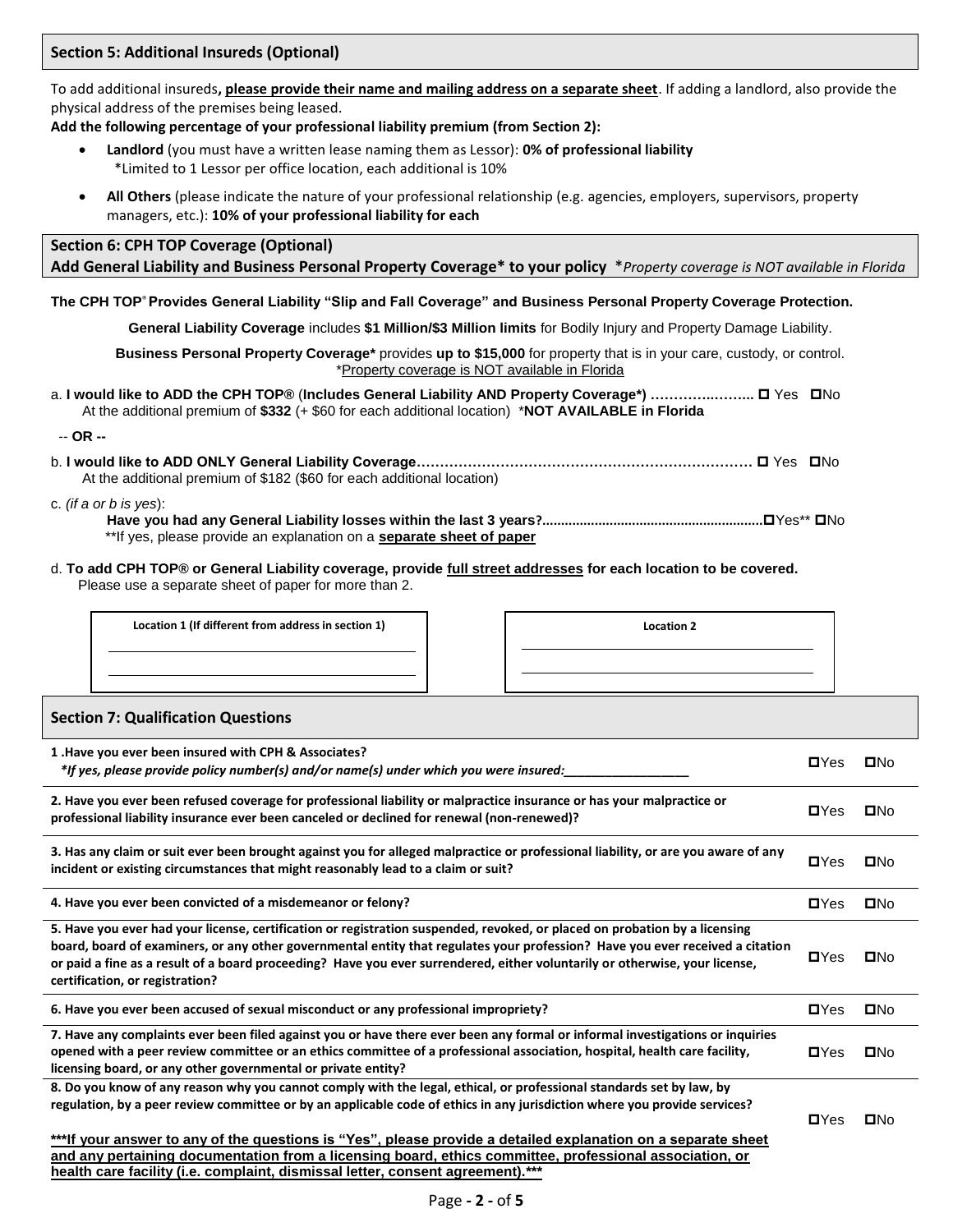#### **Section 8: Discounts**

Discounts are available for professionals in Categories A, B, & C (see descriptions in Section 2). Read the exclusions and answer the questions below to see if you qualify.

**Exclusions: You do NOT qualify for discounts if you meet any of the following criteria:**

- **You do not qualify for ANY discounts if you are post-doctoral under supervision (Category D is section 2)**
- **You do not qualify for any Newly-Licensed discounts if you have held a previous license or certification and/or if you have possessed the credentials (required by your state) to practice unsupervised for more than 24 months, your state does not require licensure to practice unsupervised, or your state has just recently passed licensure laws where licensure was not previously available or required.**

| Risk Management: Within the past 24 months, have you completed at least the minimum number of Continuing Education Units<br>(CEU's) in law and/or ethics that are required by your state for licensing renewal? |              |            |
|-----------------------------------------------------------------------------------------------------------------------------------------------------------------------------------------------------------------|--------------|------------|
| *If "Yes", take 10% off your Professional Liability premium is Section 9.                                                                                                                                       | $\Box$ Yes   | □No        |
|                                                                                                                                                                                                                 |              |            |
| <b>Newly-Licensed First Year:</b> Have you been state-licensed or certified for the first time within the past 12 months?                                                                                       | $\Box$ Yes   | <b>ON∩</b> |
| *If "Yes", take 50% off your Professional Liability premium is Section 9.                                                                                                                                       |              |            |
|                                                                                                                                                                                                                 |              |            |
| <b>Newly-Licensed Second Year:</b> Have you been state-licensed or certified for the first time within the past 24 months?                                                                                      | □Yes         | <b>ONO</b> |
| *If "Yes", take 25% off your Professional Liability premium is Section 9.                                                                                                                                       |              |            |
|                                                                                                                                                                                                                 |              |            |
| Newly-Licensed Third Year: Have you been state-licensed or certified for the first time within the past 36 months?                                                                                              | <b>Ш</b> ҮРЅ | ⊟No        |
| *If "Yes", take 15% off your Professional Liability premium is Section 9.                                                                                                                                       |              |            |

| <b>Section 9: Total Your Annual Premium</b>                                                                                                                                                   |                          |                                                                                                                                                                                                                                                                                                                                                                                                                   |
|-----------------------------------------------------------------------------------------------------------------------------------------------------------------------------------------------|--------------------------|-------------------------------------------------------------------------------------------------------------------------------------------------------------------------------------------------------------------------------------------------------------------------------------------------------------------------------------------------------------------------------------------------------------------|
| 1. Enter your Professional Liability Premium (from Section 2)                                                                                                                                 | \$                       | *You cannot claim more than one newly-licensed<br>discount at any given time, and you may not<br>claim the same newly-licensed discount more<br>than once.<br>**If you are a Kentucky, Louisiana, or West<br>Virginia resident, you are required to include state<br>taxes on the <b>SUBTOTAL</b> amount: For<br>Louisiana, multiply your subtotal by .048; for<br>West Virginia, multiply your subtotal by .0055 |
| 2. Subtract discounts (from Section 8) if you qualify*                                                                                                                                        | -\$                      |                                                                                                                                                                                                                                                                                                                                                                                                                   |
| 3. Enter your Prior Acts total (from Section 3), if applicable: \$175.00                                                                                                                      | \$                       |                                                                                                                                                                                                                                                                                                                                                                                                                   |
| 4. Enter your State Licensing Board Coverage Increase premium (from Section 4), if<br>applicable                                                                                              | \$                       |                                                                                                                                                                                                                                                                                                                                                                                                                   |
| 5. Enter your Additional Insured Total (from Section 5), if applicable                                                                                                                        |                          | and add the result to your total. For Kentucky,<br>please call us at 800-875-1911 for your state and<br>local taxes                                                                                                                                                                                                                                                                                               |
| 6. Enter your CPH TOP total (from Section 6), if applicable                                                                                                                                   |                          |                                                                                                                                                                                                                                                                                                                                                                                                                   |
| 7. SUBTOTAL (Lines 1-6)                                                                                                                                                                       |                          | ***Administrative Fee (Allied Healthcare<br><b>Providers Association Risk Purchasing Group</b>                                                                                                                                                                                                                                                                                                                    |
| 8. Add tax for KY, WV, or LA residents**                                                                                                                                                      |                          | Fee) is implemented to ease the rising expenses<br>of administration services and technology                                                                                                                                                                                                                                                                                                                      |
| 9. Add Administrative fee (Required)*** \$10 if you are a member of one of the<br>professional association listed in Section 1, \$20 if you are not a member of any of<br>these associations. | גב ס 10 or <b>ם</b> \$20 | improvements and enable us to continue to offer<br>our insureds the services they have come to<br>expect from CPH and Associates.                                                                                                                                                                                                                                                                                 |
| <b>Total Annual Premium:</b>                                                                                                                                                                  |                          |                                                                                                                                                                                                                                                                                                                                                                                                                   |

# *PLEASE SIGN AND DATE THE CONFIRMATION ON PAGE 4*

### **Payment: Submit and Send**

Mail with Check or Money Order to:

CPH & Associates 711 S. Dearborn St., Suite 205 Chicago, IL 60605

#### **Office Hours:**

Monday - Friday: 8:30 am to 5:00 pm Central Time Phone: 312-987-9823 or 800-875-19 Fax: 312-987-0902 Email: info@cphins.com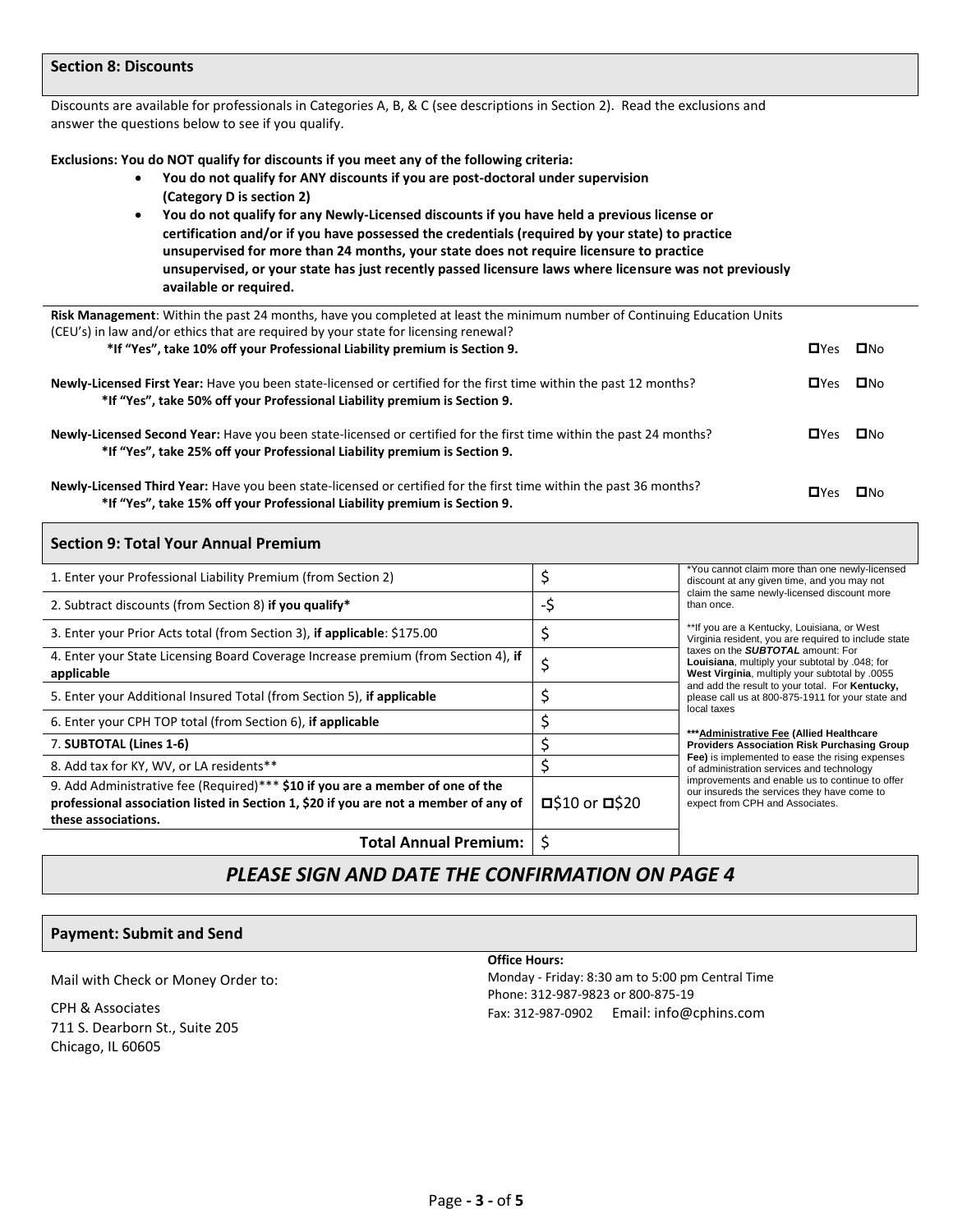**Confirm: Please Read, Sign & Date Below**

**The Undersigned states that he/she is an authorized representative of the Applicant and declares to the best of his/her knowledge and belief and after reasonable inquiry, that the statements set forth in this Application (and any attachments submitted with this Application) are true and complete and may be relied upon by Company \* in quoting and issuing the policy. If any of the information in this Application changes prior to the effective date of the policy, the Applicant will notify the Company of such changes and the Company may modify or withdraw the quote or binder.** 

**The signing of this Application does not bind the Company to offer, or the Applicant to purchase the policy. \*Company refers collectively to Philadelphia Indemnity Insurance Company and Tokio Marine Specialty Insurance Company**

#### **FRAUD NOTICE STATEMENTS**

ANY PERSON WHO KNOWINGLY AND WITH INTENT TO DEFRAUD ANY INSURANCE COMPANY OR OTHER PERSON FILES AN APPLICATION FOR INSURANCE CONTAINING ANY MATERIALLY FALSE INFORMATION OR CONCEALS, FOR THE PURPOSE OF MISLEADING, INFORMATION CONCERNING ANY FACT MATERIAL THERETO COMMITS A FRAUDULENT INSURANCE ACT, WHICH IS A CRIME AND SUBJECTS THAT PERSON TO CRIMINAL AND CIVIL PENALTIES (IN OREGON, THE AFOREMENTIONED ACTIONS MAY CONSTITUTE A FRAUDULENT INSURANCE ACT WHICH MAY BE A CRIME AND MAY SUBJECT THE PERSON TO PENALTIES). (IN NEW YORK, THE CIVIL PENALTY IS NOT TO EXCEED FIVE THOUSAND DOLLARS (\$5,000) AND THE STATED VALUE OF THE CLAIM FOR EACH SUCH VIOLATION). **(NOT APPLICABLE IN AL, AR, AZ, CO, DC, FL, KS, LA, ME, MD, MN, NM, OK, RI, TN, VA, VT, WA AND WV).**

**APPLICABLE IN AL, AR, AZ, DC, LA, MD, NM, RI AND WV:** ANY PERSON WHO KNOWINGLY (OR WILLFULLY IN MD) PRESENTS A FALSE OR FRAUDULENT CLAIM FOR PAYMENT OF A LOSS OR BENEFIT OR WHO KNOWINGLY (OR WILLFULLY IN MD) PRESENTS FALSE INFORMATION IN AN APPLICATION FOR INSURANCE IS GUILTY OF A CRIME AND MAY BE SUBJECT TO FINES OR CONFINEMENT IN PRISON.

**APPLICABLE IN COLORADO:** IT IS UNLAWFUL TO KNOWINGLY PROVIDE FALSE, INCOMPLETE, OR MISLEADING FACTS OR INFORMATION TO AN INSURANCE COMPANY FOR THE PURPOSE OF DEFRAUDING OR ATTEMPTING TO DEFRAUD THE COMPANY. PENALTIES MAY INCLUDE IMPRISONMENT, FINES, DENIAL OF INSURANCE AND CIVIL DAMAGES. ANY INSURANCE COMPANY OR AGENT OF AN INSURANCE COMPANY WHO KNOWINGLY PROVIDES FALSE, INCOMPLETE, OR MISLEADING FACTS OR INFORMATION TO A POLICYHOLDER OR CLAIMANT FOR THE PURPOSE OF DEFRAUDING OR ATTEMPTING TO DEFRAUD THE POLICYHOLDER OR CLAIMANT WITH REGARD TO A SETTLEMENT OR AWARD PAYABLE FROM INSURANCE PROCEEDS SHALL BE REPORTED TO THE COLORADO DIVISION OF INSURANCE WITHIN THE DEPARTMENT OF REGULATORY AGENCIES.

**APPLICABLE IN FLORIDA AND OKLAHOMA:** ANY PERSON WHO KNOWINGLY AND WITH INTENT TO INJURE, DEFRAUD, OR DECEIVE ANY INSURER FILES A STATEMENT OF CLAIM OR AN APPLICATION CONTAINING ANY FALSE, INCOMPLETE, OR MISLEADING INFORMATION IS GUILTY OF A FELONY (IN FL, A PERSON IS GUILTY OF A FELONY OF THE THIRD DEGREE).

**APPLICABLE IN KANSAS:** AN ACT COMMITTED BY ANY PERSON WHO, KNOWINGLY AND WITH INTENT TO DEFRAUD, PRESENTS, CAUSES TO BE PRESENTED OR PREPARES WITH KNOWLEDGE OR BELIEF THAT IT WILL BE PRESENTED TO OR BY AN INSURER, PURPORTED INSURER, BROKER OR ANY AGENT THEREOF, ANY WRITTEN, ELECTRONIC, ELECTRONIC IMPULSE, FACSIMILE, MAGNETIC, ORAL, OR TELEPHONIC COMMUNICATION OR STATEMENT AS PART OF, OR IN SUPPORT OF, AN APPLICATION FOR THE ISSUANCE OF, OR THE RATING OF AN INSURANCE POLICY FOR PERSONAL OR COMMERCIAL INSURANCE, OR A CLAIM FOR PAYMENT OR OTHER BENEFIT PURSUANT TO AN INSURANCE POLICY FOR COMMERCIAL OR PERSONAL INSURANCE WHICH SUCH PERSON KNOWS TO CONTAIN MATERIALLY FALSE INFORMATION CONCERNING ANY FACT MATERIAL THERETO; OR CONCEALS, FOR THE PURPOSE OF MISLEADING, INFORMATION CONCERNING ANY FACT MATERIAL THERETO.

**APPLICABLE IN KENTUCKY:** ANY PERSON WHO KNOWINGLY AND WITH INTENT TO DEFRAUD ANY INSURANCE COMPANY OR OTHER PERSONS FILES AN APPLICATION FOR INSURANCE CONTAINING ANY MATERIALLY FALSE INFORMATION OR CONCEALS, FOR THE PURPOSE OF MISLEADING, INFORMATION CONCERNING ANY MATERIAL THERETO COMMITS A FRAUDLENT INSURANCE ACT, WHICH IS A CRIME.

**APPLICABLE IN MAINE, TENNESSEE, VIRGINIA AND WASHINGTON:** IT IS A CRIME TO KNOWINGLY PROVIDE FALSE, INCOMPLETE OR MISLEADING INFORMATION TO AN INSURANCE COMPANY FOR THE PURPOSE OF DEFRAUDING THE COMPANY. PENALTIES MAY INCLUDE IMPRISONMENT, FINES OR A DENIAL OF INSURANCE BENEFITS.

**APPLICABLE IN NEW YORK:** ANY PERSON WHO KNOWINGLY AND WITH INTENT TO DEFRAUD ANY INSURANCE COMPANY OR OTHER PERSON FILES AN APPLICATOIN FOR INSURANCE OR STATEMENT OF CLAIM CONTAINING ANY MATERIALLY FALSE INFORMATION, OR CONCEALS FOR THE PURPOSE OF MISLEADING, INFORMATION CONCERNING ANY FACT MATERIAL THERETO, COMMITS A FRAUDULENT INSURANCE ACT, WHICH IS A CRIME AND SHALL BE SUBJECT TO A CIVIL PENALTY NOT TO EXCEED FIVE THOUSAND DOLLARS AND THE STATE VALUE OF THE CLAIM FOR EACH SUCH VIOLATION.

| INSURED NAME (PLEASE PRINT/TYPE)                                                                            | <b>TITLE</b>                        |                                                      |
|-------------------------------------------------------------------------------------------------------------|-------------------------------------|------------------------------------------------------|
| <b>INSURED SIGNATURE</b>                                                                                    | DATE                                | DESIRED POLICY EFFECTIVE DATE                        |
|                                                                                                             |                                     | SECTION TO BE COMPLETED BY THE PRODUCER/BROKER/AGENT |
| <b>PRODUCER: CPH &amp; Associates</b><br>(If this is a Florida Risk, Producer means Florida Licensed Agent) | <b>AGENCY: CPH &amp; Associates</b> |                                                      |
| <b>PRODUCER LICENSE NUMBER: 19193</b><br>(If this a Florida Risk, Producer means Florida Licensed Agent)    |                                     |                                                      |
| ADDRESS: 711 S. Dearborn St., Suite 205, Chicago, IL 60605                                                  |                                     |                                                      |